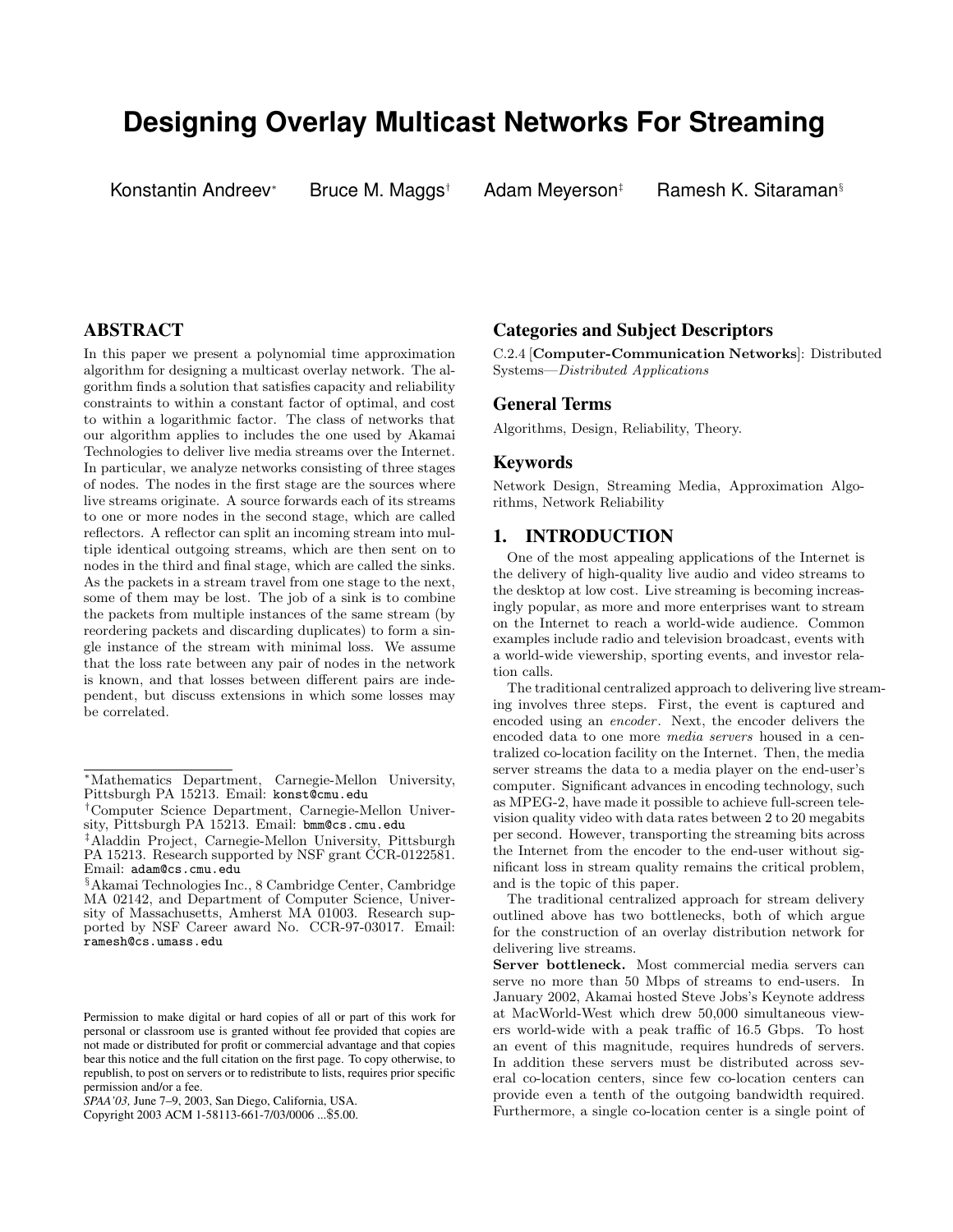failure. Therefore, scalability and reliability requirements dictate the need for a distributed infrastructure consisting of a large number of servers deployed across the Internet. Network bottleneck. As live events are increasingly streamed to a global viewership, streaming data needs to be transported reliably and in real-time from the encoder to the end-user's media player over the long haul across the Internet. The Internet is designed as a best-effort network with no quality guarantees for communication between two end points, and packets can be lost or delayed as they pass through congested routers or links. This can cause the stream to degrade, producing "glitches", "slide-shows", and "freeze ups" as the user watches the stream. In addition to degradations caused by packet loss, catastrophic events occasionally bring complete denial of service to segments of the audience. These events include complete failure of large ISP's, or failing of ISP's to peer with each other. As an example of the former on 10/3/2002, the WorldCom network experienced a total outage for nine hours. As an example of the latter, in June 2001, Cable and Wireless abruply stopped peering with PSINet for financial reasons. In the traditional centralized delivery model, it is customary to ensure that the encoder is able to communicate well with the media servers through a dedicated leased line, a satellite uplink, or through co-location. However, delivery of bits from the media servers to the end-user over the long haul is left to the vagaries of the Internet.

# **1.1 An overlay network for delivering live streams**

The purpose of an overlay network is to transport bits from the encoder to the end-user in a manner that alleviates the server and network bottlenecks. The overlay network studied in this paper consists of three types of components, each globally distributed across the internet: entrypoints (also called sources), reflectors, and edgeservers (also called sinks), as shown in Figure 1. We illustrate the functionality of the three components by tracking the path of a stream through the overlay network as it travels from the encoder to the end-user's media player.

- An *entrypoint* serves as the point of entry for the stream into the overlay network, and receives the sequence of packets that constitutes the stream from the encoder. The entrypoint then sends identical copies of the stream to one or more reflectors.
- A *reflector* serves as a "splitter" and can send each stream that it receives to one or more edge-servers.
- An *edgeserver* receives one or more identical copies of the stream, each from a different reflector, and "reconstructs" a cleaner copy of the stream, before sending it to the media player of the end-user. Specifically, if the  $k^{th}$  packet is missing in one copy of the stream, the edgeserver waits for that packet to arrive in one of the other identical copies of the stream and uses it to fill the "hole".

The architecture of the overlay network described above allows for distributing a stream from its entrypoint to a large number of edgeservers with the help of reflectors, thus alleviating the server bottleneck. The network bottleneck can be broken down into three parts. The first-mile bottleneck from the encoder to the entrypoint can be alleviated by choosing an entrypoint close to (or even co-located with) the encoding facility. The middle-mile bottleneck of transporting bits over the long-haul from the entrypoint to the edgeserver can be alleviated by building an overlay network that supports low loss and high reliability. This is the hardest bottleneck to overcome, and algorithms for designing such a network is the topic of this paper. The last-mile bottleneck from the edgeserver to the end-user can be alleviated to a degree by mapping end-users to edgeservers that are "closest" to them. And, with significant growth of broadband into the homes of end-users, the last-mile bottleneck is bound to become less significant in the future<sup>1</sup>.

### **1.2 Considerationsfor overlay network design**

An overlay network can be represented as a tripartite digraph  $N = (V, E)$  as shown in Figure 1, where V is partitioned into the set of entrypoints, a.k.a. sources  $(S)$ , reflectors  $(R)$ , and edgeservers, a.k.a. sinks  $(D)$ . In this framework, overlay network design can be viewed as a multicommodity flow problem, where each stream is a commodity that must be routed from the entrypoint, where it enters the network, to a subset of the edgeservers that are designated to serve that stream to end-users. We assume that the subset of the edgeservers which want a particular stream is an input into our algorithm and takes into account the expected viewership of the stream, i.e., a large event with predominantly European viewership should include a large number of edgeservers in Europe in its designated subset, so as to provide many proximal choices to the viewers. Note that a given edgeserver can and typically will be designated to serve a number of distinct streams.

Given a set of streams and their respective edgeserver destinations, an overlay network must be constructed to minimize *cost*, subject to *capacity*, *quality*, and *reliability* requirements outlined below.

Cost: The primary cost of operating an overlay network is the bandwidth costs of sending traffic over the network The entrypoints, reflectors, and edgeservers are located in colocation centers across the Internet, and to operate the network requires entering into contracts with each co-location center for bandwidth usage in and out of the facility. A typical bandwidth contract is based either on average bandwidth usage over 5 minute buckets for the month, or on the  $95<sup>th</sup>$  percentile peak traffic usage in 5 minute buckets for the month. Therefore, depending on the specifics of the contract and usage in the month so far, it is possible to estimate the cost (in dollars) of sending additional bits across each link in the network. The total cost of usage of all the links is the function that we would like to minimize.

Capacity: There are capacity constraints associated with each entrypoint, reflector, and edgeserver. Capacity is the maximum total bandwidth (in bits/sec) that the component is allowed to send. The capacity bound incorporates CPU, memory, and other resource limitations on the machine, and bandwidth limitations on the outbound traffic from the colocation facility. For instance, a reflector machine may be able to push at most 50 Mbps before becoming CPU-bound. In addition to resource limitations, one can also use capacities to clamp down traffic from certain locations and move traffic around the network to control costs.

<sup>1</sup>From April 2001 to April 2002, the number of high-speed, home-based internet users in the US grew at an incredible 58%, from 15.9 million to 25.2 million individuals.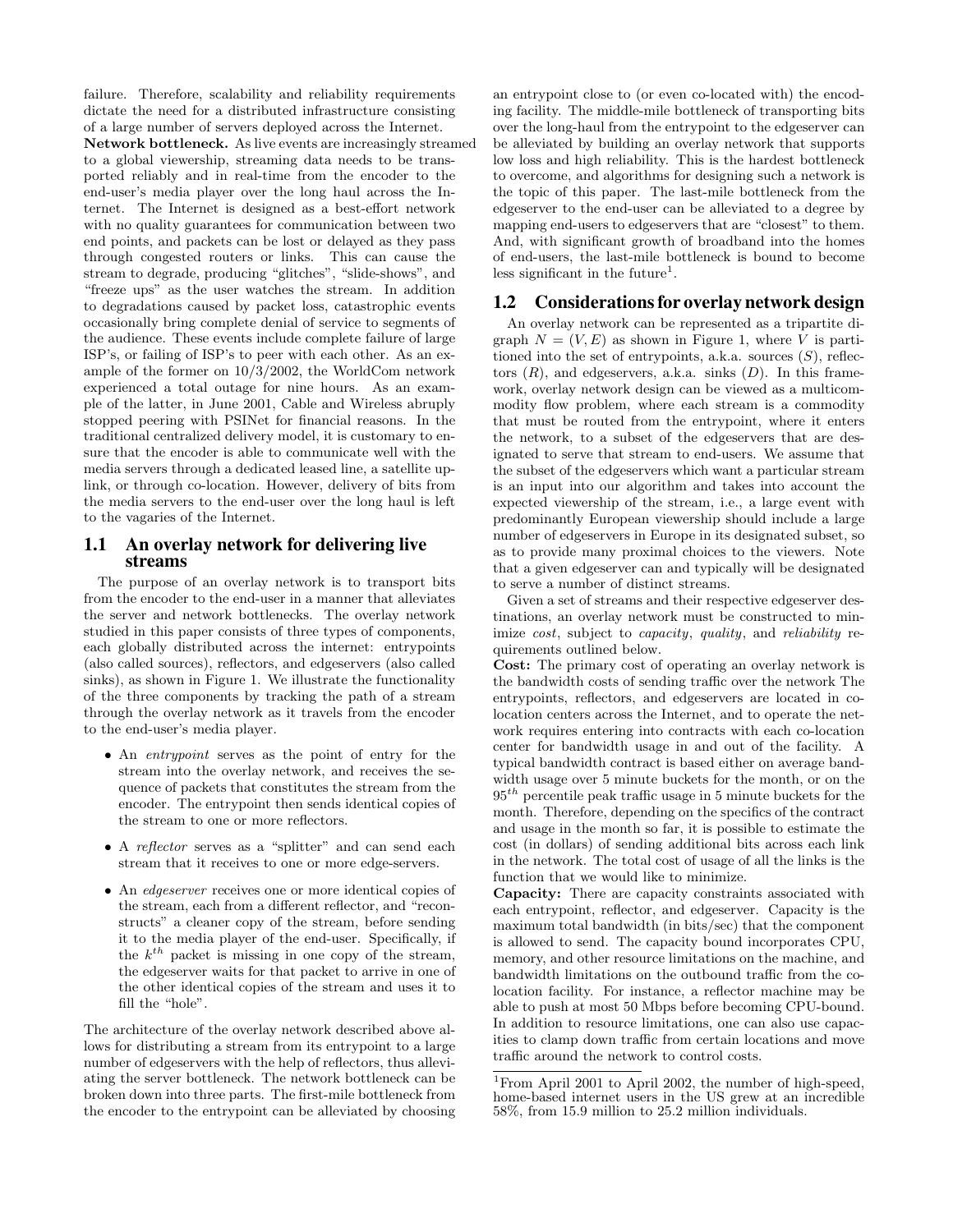Quality: The quality of the stream that an edgeserver delivers to an end-user is directly related to whether or not the edgeserver is able to reconstruct the stream without a significant fraction of lost packets. Consequently, we associate a loss threshold for each stream and edgeserver that specifies the maximum post-reconstruction loss allowed to guarantee good stream quality for end-users viewing the stream from that edgeserver. Note that packets that arrive very late or significantly out-of-order must also be considered effectively useless, as they cannot be utilized in real-time for stream playback.

Reliability: As mentioned earlier, catastrophic events on the Internet from time to time cause large segments of viewers to be denied service. To defend against this possibility, the network must be monitored and the overlay network recomputed very frequently to route around failures. In addition, one can place systematic constraints on how the overlay network is designed to provide greater fault-tolerance. An example of such a constraint is to require that multiple copies of a given stream sent from an encoder are always sent to reflectors located in different ISPs. This constraint would protect against the catastrophic failure or peering problems of any single ISP. We explore this in sections 6.4 and 6.5.

# **1.3 Packet loss model**

In practice the packet loss on each link can be periodically estimated by proactively sending test packets to measure loss on that link. One can average these numbers and get an estimate of the probability of each packet on the link being lost. Thus we will assume that the algorithm receives as an input the probability of failure on each link, say p and every packet on that link can be lost with an average probability of p. Notice that we don't assume that loss of packets on individual links are uncorrelated, but we will assume that losses on different links are independent (however in the extensions, section 6.3 to 6.5, we consider a model in which some link losses are related). Therefore if we have the same packet sent on two consecutive links with probabilities of failure respectively  $p_1$  and  $p_2$  then the probability of losing the packet on this path is  $p_1 + p_2 - p_1p_2$ . Similarly if the failure probabilities of two edges coming to a node are  $p_1$ and  $p_2$  respectively then the loss probability of the package at this node is  $p_1p_2$ . Observe that these loss rules are the same as in the network reliability problem [30], but we also have costs on the edges and multiple commodities. Since our algorithm is reasonably fast it can be reruned as often as needed so that the overlay network adapts to changes in the link failure probabilities or costs.

# **1.4 Other Approaches**

One of the oldest alternative approaches is called "multicast" [6]. The goal of multicast is to reduce the total bandwidth consumption required to send the same stream to a large number of hosts. Instead of sending all of the data directly from one server, a multicast tree is formed with a server at the root, routers at the internal nodes, and end users at the leaves. A router receives one copy of the stream from its parent and then forwards a copy to each of its children. The multicast tree is built automatically as players subscribe to the screen. The server does not keep track of which players have subscribed. It merely addresses all of the packets in the stream to a special multicast address, and the routers take care of forwarding the packets on to all of the players that are subscribing to that address. Support for multicast is providing at both the network and link layer. Special IP and hardware addresses have been allotted to multicast, and many commercial routers support the multicast protocols.

Unfortunately, few of the routers on major backbones are configured to participate in the multicast protocols, so as a practical matter it is not possible for a server to rely on multicast alone to deliver its streams. The "mbone" (multicast backbone) network was organized to address this problem [7]. Participants in mbone have installed routers that participate in the multicast protocols. In mbone, packets are sent between multicast routers using unicast "tunnels" through routers that do not participate in multicast.

A second problem with the multicast protocols is that trees are not very resilient to failures. In particular, if a node or link in a multicast tree fails, all of the leaves downstream of the failure lose access to the stream. While the multicast protocols do provide for automatic reconfiguration of the tree in response to a failure, end users will experience a disruption while reconfiguration takes place. Similarly, if an individual packet is lost at a node or link, all leaves downstream will see the same loss. To compound matters, the multicast protocols for building the tree, which rely on the underlying network routing protocols, do not attempt to minimize packet loss or maximize available bandwidth in the tree.

The commercial streaming software does not rely on multicast, but instead provides a new component called a reflector. A reflector receives one copy of a stream and then forwards multiple copies on to other reflectors or streaming servers. A distribution tree can be formed by using reflectors as internal nodes, except for the parents of the leaves, which are standart media servers. As before, the leaves are media players. The reason for the layer of servers at the bottom of the tree is that the commercial software requires each player to connect individually to a server. The servers, players, and reflectors can all be configured to pull their streams from alternate sources in the event of failure. This scheme, however, suffers from the same disruptions and downstream packet loss as the multicast tree approach.

Recently promising new approaches have been devolped. One of them is "End System Multicast"(ESM) [3]. In ESM, there is no distinction between clients, reflectors, and servers. Each host participating in the multicast may be called on to play any of these roles simultaneously in order to form a tree. ESM is a peer-to-peer streaming applications, as it allows multicast groups to be formed without any network support for routing protocols and without any other permanent infrastructure dedicated to supporting multicast. Another one is "Cooperative Networking" (CoopNet) [24]. CoopNet is a hybrid between a centralized system as described in our paper and a peer-to-peer system such as ESM.

#### **1.5 Related work**

Our approach falls into the general class of facility location problems. Here the goal is to place a set of facilities ( reflectors) into a network so as to maximize the coverage of demand nodes (sinks) at minimum cost. This class of problems has numerous applications in operations research, databases, and computer networking. The first approximation algorithm for facility location problems was given by Hochbaum [12] and improved approximatio algorithms have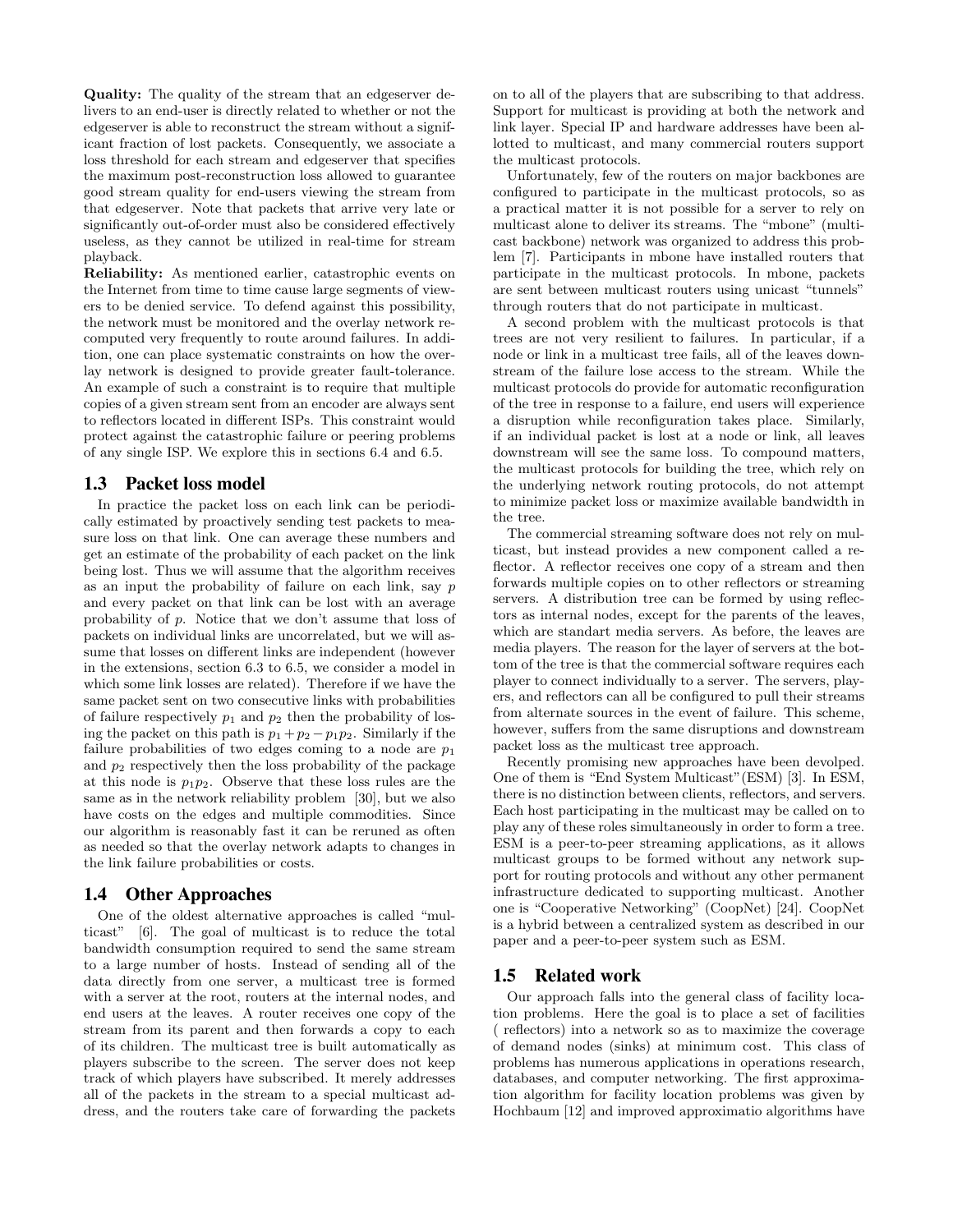been the subject of numerous papers including [27, 9, 4, 2, 16, 29, 15, 22].

Except for Hochbaum's result, the papers described above all assume that the weights between reflectors and sinks form a metric (satisfying the symmetry and triangle inequality properties). In our problem, the weights represent transmission failure probabilities. These probabilities do not necessarily form a metric. For example, the symmetry constraint frequently fails in real networks. Without the triangle inequality assumption, the problem is as hard as set cover, giving us an approximation lower bound of  $O(\log n)$ with respect to cost for polynomial-time computation (unless  $NP \subset DTIME(n^{Olog log n}))$  [21, 8]. A simple greedy algorithm gives a matching upper bound for the set cover problem [18, 5].

While our problem includes set cover as a special case, the actual problem statement is more general. Our facilities are capacitated (in contrast to the set cover problem where the sets are uncapacitated). Capacitated facility location (with "hard" capacities) has been considered by [25], but the local search algorithm provided depends heavily upon the use of an underlying metric space. The standard greedy approach for the set cover problem can be extended to accommodate capacitated sets, but our problem additionally requires an assignment of both commodities to reflectors and reflectors to sinks. Similar two-level assignments have been considered previously [20, 1, 23, 11], but again the earlier work assumed that the points were located in a metric space. The greedy approach may not work for multiple commodities, as the coverage no longer increases concavely as reflectors are added. In other words, adding two reflectors may improve our solution by a larger margin than the sum of the improvements of the reflectors taken individually.

Our goal is to restrict the probability of failure at each node, and it will typically be necessary to provide each stream from more than one reflector. This distinguishes our problem from most previous work in set cover and facility location, where the goal is to cover each customer with exactly one reflector. Several earlier papers have considered the problem of facility location with redundancy [17, 10]. Unlike our results, each of the previous papers assumes an underlying metric, and it is also assumed that the coverage provided by each facility is equivalent (whereas in our problem the coverage provided is represented by the success rate and depends upon the reflector-customer pair in question).

The problem of constructing a fault-tolerant network has been considered previously. The problem is made difficult by dependencies in the failure rates. Selecting a set of paths to minimize the failure rate between a pair of nodes is made difficult by the fact that intersecting paths are not independent (but their combined probability of failure is still less than the failure probability of any path individually). Earlier papers have considered network reliability. For general networks Valiant [30] defined the term "network reliability" and proved that computing it is  $\sharp P$ -complete. Karger showed an FPRAS that approximates the network reliability [19]. We consider a three-tiered network because these structures are used in practice (for example in Akamai's data-distribution network) and because the possible dependencies between paths are greatly reduced in such a network (two hop paths only recombine at the last level). In such a network one can compute the exact reliability in polynomial time. If we consider our problem as a sort of weighted capacitated set

cover, it would be straightforward to extend the results to any network of constant depth. However, since the weights represent probabilities of failure, our results do not directly extend to constructing a reliable network with more than three layers (the chance of failure at a customer would no longer be equal to the product of failure probabilities along paths since the paths need not be independent in a deeper network).

#### **1.6 Our results**

Our techniques are based upon linear program rounding, combined with the generalized assignment algorithm of [26]. A direct rounding approach is possible, but would lead to a multicriterion logarithmic approximation. We are forced to lose  $O(\log n)$  on the cost (due to the set cover lower bounds), but we obtain  $O(1)$  approximation bounds on the capacity and probability requirements by using randomized rounding for only some linear program variables and completing the rounding procedure by using a modified version of generalized assignment. In Section 6 we use a technique due to Srinivasan and Teo [28] to tackle some extensions of this problem. The constants can be traded off in a manner typical for multicriterion approximations, allowing us to improve the constants on the capacity and probabilities by accepting a larger constant multiplier to the cost. Our algorithm is randomized, and the randomized rounding makes use of Chernoff bounds as extended by Hoeffding [13, 14].

# **1.7 Outline of the paper**

The remainder of this paper is organized as follows. In Section 2 we formalize the problem. In Section 3 we describe the randomized rounding procedure which is the first stage of our algorithm. In Section 4 we analyze the effect that the rounding procedure has on the fractional solution of the LP. In Section 5 we describe the second stage of the algorithm the modified generalized assignment problem approximation and analyze it. In Section 6 we suggest various extensions and generalizations of the problem and what we know about them. In Section 7 we talk about future directions.

### **2. PROBLEM DESCRIPTION**

The 3-level network reliability min-cost multicommodity flow problem is defined as follows: We are given sets of sources and destinations in a 3-partite digraph  $N = (V, E)$ where  $V = S \dot{\cup} R \dot{\cup} D$  with costs on the edges

$$
c^u:\mathcal{E}^u\to\Re_+^u
$$

where  $u$  is the number of commodities, i.e. the cost for carrying a commodity may vary, perhaps to capture different encoding ratios. Costs for building a node on the middle level (will call all the nodes in the middle level reflectors)

$$
r:\mathbf{R}\to\Re_+
$$

probabilities of failure on the edges

$$
p:\mathcal{E}\to[0,1]
$$

and demand threshold for each destination and different commodity

$$
\Phi^u : \mathcal{D}^u \to [0,1]^u.
$$

There are also fanout constraints  $F_i$  on each reflector  $i \in R$ . The problem is to find a minimum cost subnetwork such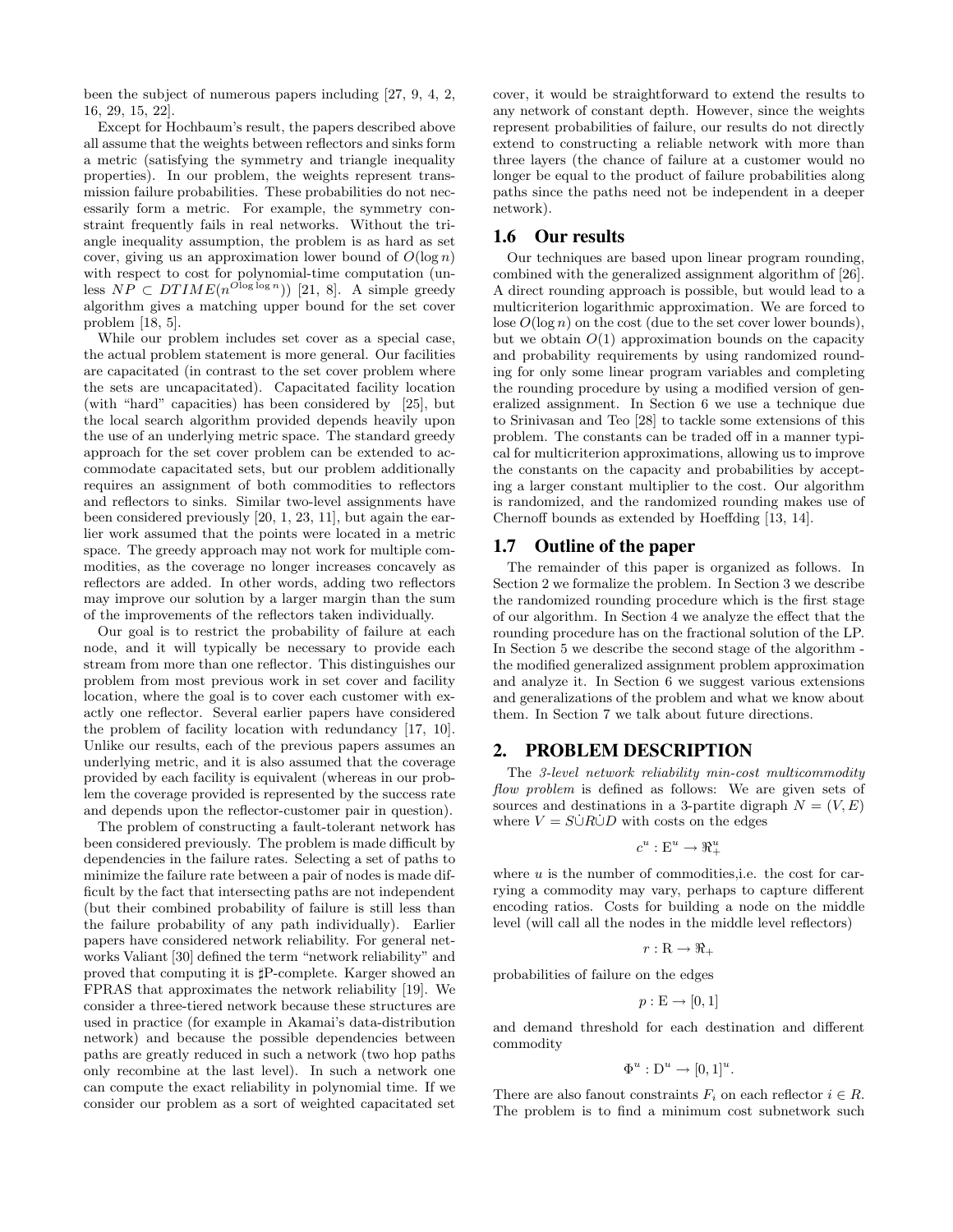that when we send a packet, which is lost at each edge with some given probability, we are still assured that each sink will receive at least one copy of the packet with probability at least equal to the demand. The primary difference from previous network flow problems is that we don't have preservation of flow at each node. Instead if a flow is received at a reflector  $i \in R$  it can be sent simultaneously to as many neighbors as its fanout  $F_i$ . The cost of routing along an arc may depend upon the commodity being sent. We describe an algorithm which approximates this min cost integer flow problem. This problem can model SET COVER. Thus the best solution in terms of cost that we can hope for, unless  $NP \subset DTIME(n^{O(\log \log n)})$ , is a  $O(\log n)$  approximation [8]. Our problem is more general than set cover in several ways. We introduce fanout constraints on the reflectors (effectively, each set can cover only some of its elements). We also have costs, both on the reflectors themselves and on covering a sink with a reflector, and we require that each sink must be covered by multiple reflectors (typically single coverage is not enough) which ensure at least the required success probability. We present an LP rounding solution to the problem which has a guarantee of  $O(\log n)$  approximation on the cost and violates the probability and fan out constraints by small constants.

Without loss of generality, we assume that each sink has a non-zero demand for only one commodity. We can do this by replacing each single sink by multiple copies. Once this modification is made, we let  $n$  denote the number of sinks, i.e.  $n = |D|$ . For simplicity of notation we further assume that each source sends its own commodity, therefore  $|S| = u$ .

We define the integer program (IP) that models the problem. We use  $y_i^k$  as the indicator variable for delivery of the k-th stream to the *i*-th reflector,  $z_i$  as the indicator variable for building reflector i and  $x_{ij}^k$  as the indicator variable for delivering the  $k$ -th stream to the  $j$ -th sink through the *i*-th reflector.  $F_i$  denotes the fanout constraint for each  $i \in R$ . We transform the probabilities into weights:  $w_{ij}^k =$  $-\log\left(p_{ki}+p_{ij}-p_{ki}p_{ij}\right)$  for the probabilities on the edges. Here  $p_{ij}$  is the failure probability on edge ij and  $p_{ik}$  is the failure of commodity  $k$  reaching reflector  $i$ . In other words  $w_{ij}^k$  is the negative log of the (failure) probability that a commodity  $k$ , originating from source  $k$  fails to reach sink j. On the other hand  $W_j^k = -\log(1 - \Phi_j^k)$  for the demand weight, where  $\Phi_j^k$  is the minimum required success probability. That means  $W_j^k$  is the negative log of the maximum allowed failure. Thus we are able to write the IP:

$$
\min_{s.t.} \quad \sum_{i \in R} r_i z_i + \sum_{i \in R} \sum_{k \in S} c_{ki}^k y_i^k + \sum_{i \in R} \sum_{k \in S} \sum_{j \in D} c_{ij}^k x_{ij}^k
$$

$$
(1) \t y_i^k \le z_i \ \forall i \in R, \ \forall k \in S
$$

- $(2)$  $x_{ij}^k \leq y_i^k \ \ \forall i \in R, \ \forall j \in D, \ \forall k \in S$
- (3)  $\sum_{k \in S} \sum_{j \in D} x_{ij}^k \leq F_i z_i \ \forall i \in R$
- (4)  $\sum_{j \in D} x_{ij}^k \leq F_i y_i^k \quad \forall i \in R, \ \forall k \in S$
- (5)  $\sum_{i \in R} x_{ij}^k w_{ij}^k \ge W_j^k \quad \forall j \in D, \ \forall k \in S$
- $(6)$  $x_{ij}^k \in \{0,1\}, y_i^k \in \{0,1\}, z_i \in \{0,1\}$





Figure 1: 3-level Network

are using, and to transmit packets only through reflectors which are in use. Constraint (3) encodes the fanout restriction. Constraint (4) is redundant in the IP formulation, but provides a useful cutting plane in the rounding. Constraint (5) is the reliability condition, requiring that we obtain sufficient weight at each sink. Constraint (6) is integrality, and will be relaxed in the LP formulation.

CLAIM 2.1. In the IP formulation constraints  $(1), (2), (3)$ and  $(6)$  dominate  $(4)$ .

PROOF. We look at cases for  $z_i$ .

- 1) If  $z_i = 0$ , then from (1) and (6) we get  $y_i^k = 0$  for  $\forall k \in S$ . Now from (2) and (6) we get  $x_{ij}^k = 0 \ \forall k \in S$ and  $\forall j \in D$ . Thus (4) is implied.
- 2) If  $z_i = 1$ , then if  $y_i^k = 0$  we still have  $x_{ij}^k = 0 \ \forall j \in D$ , which means

$$
\sum_{j \in D} x_{ij}^k = 0
$$

If  $y_i^k = 1$  then from (3) we have

$$
\sum_{k \in S} \sum_{j \in D} x_{ij}^k \le F_i
$$

which means that  $\forall k \in S$ 

$$
\sum_{j \in D} x_{ij}^k \le F_i
$$

Which concludes the proof.  $\square$ 

We will find an approximate solution to the above IP using randomized rounding. We know that the corresponding LP relaxation is obtained by just substituting the integrality constraints (6) in the IP with

$$
x_{ij}^k \in [0,1], y_i^k \in [0,1], z_i \in [0,1]
$$

We solve the LP to optimality and find a fractional solution

 $(\hat{z}_i, \hat{y}_i^k, \hat{x}_{ij}^k)$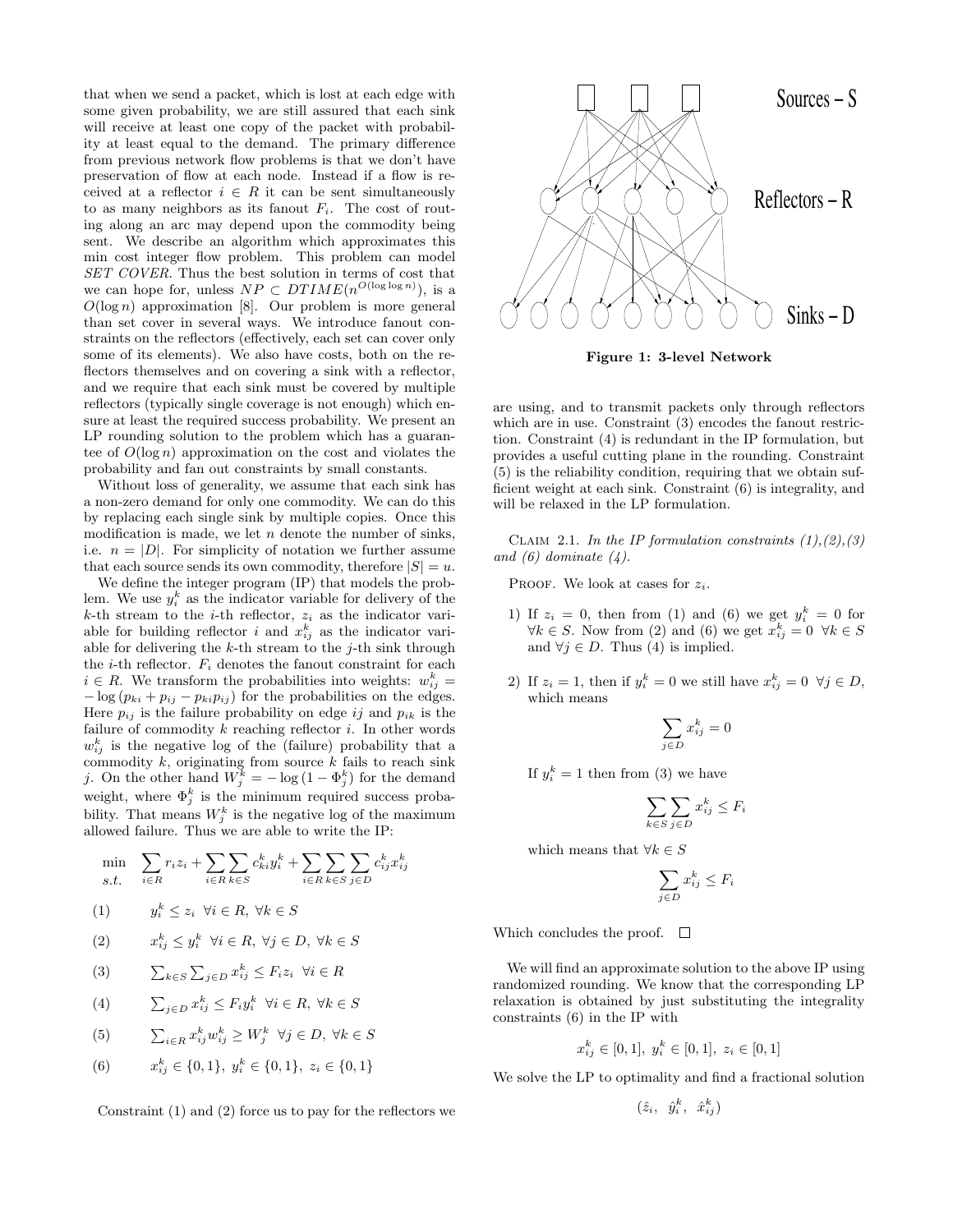# **3. RANDOMIZED ROUNDING**

We will use parameter  $c > 1$ , which will be determined later, as a preset multiplier. We apply the following randomized rounding procedure, where by  $(\bar{z}_i, \bar{y}_i^k, \bar{x}_{ij}^k)$  we denote the rounded values

- [1 ] Compute  $\dot{z}_i = \min(\hat{z}_i c \log n, 1) \ \forall i \in R$
- [2 ] Compute  $\forall i \in R, \forall k \in S$

$$
\dot{y}_i^k = \min\left(\frac{\hat{y}_i^k c \log n}{\dot{z}_i}, 1\right)
$$

- [3 ] We round  $\bar{z}_i = 1$  with probability  $\dot{z}_i$  and 0 otherwise.
- [4 ] If  $\bar{z}_i = 1$  then round  $\bar{y}_i^k = 1$  with probability  $\dot{y}_i^k$  and 0 otherwise.
- [5 ] If  $\dot{z}_i = \dot{y}_i^k = 1$  set  $\bar{x}_{ij}^k = \frac{\hat{x}_{ij}^k}{\frac{1}{\text{c}\log n}}$  with probability  $\hat{x}_{ij}^k / \hat{y}_i^k$ .
- [6 ] Set all the other variables to 0.

The only fractional values left after this procedure are  $\bar{x}_{ij}^k$ . To round them we will apply a modified version of the Generalized Assignment Problem (GAP) approximation due to Shmoys and Tardos [26]. It will preserve the cost and violate the fan out and weight constraints by at most a constant factor.

# **4. ANALYSIS OF THE RANDOMIZED ROUNDING**

Let  $\ddot{C}$  denote the value of the objective function for our fractional solution, with  $\bar{C}$  the value after the rounding procedure, and with  $C^{OPT}$  the optimal IP value. From the rounding procedure it's clear that  $\mathbf{E}[\bar{z}_i] \leq \hat{z}_i c \log n$ ,  $\mathbf{E}[\bar{y}_i^k] \leq \hat{y}_i^k c \log n$  and  $\mathbf{E}[\bar{x}_{ij}^k] = \hat{x}_{ij}^k$ . These three inequalities imply

$$
\mathbf{E}[\bar{C}] \le c \log n \cdot \hat{C} \le c \log n \cdot C^{OPT}.
$$

Thus we have the following lemma.

Lemma 4.1. The expected cost after the rounding is at most c log n times the optimal cost.

Now we will show that with high probability the weight constraints are violated by a small constant factor and the fan out constraints - by at most a factor of two. Combining this with the GAP approximation will yield a solution to the IP which has a cost at most  $c \log n$  times optimal and violates the fan out and weight constraints by at most a factor of 4. By high probability, we mean a probability of less than  $1/n$  of violating any of the constraints. First we will look at the weight constraint, i.e.

$$
\sum_{i \in R} x_{ij}^k w_{ij}^k \ge W_j^k \quad \forall j \in D, \ \forall k \in S
$$

From the rounding procedure it is clear that some of the  $\bar{x}_{ij}^k$ are deterministic. We will decompose those numbers and think of them as random variables equal to  $\frac{1}{c \log n}$  with probability 1. We define random variable  $v_i = (c \log n) \bar{x}_{ij}^k \frac{w_{ij}^k}{W_j^k}$  (notice that  $j$  and  $k$  are fixed). Without loss of generality we can assume  $w_{ij}^k \leq W_j^k$  since it never helps to have more weight

on an edge than the one that a sink demands. Therefore  $v_i \in [0, 1]$ . Also let's note that  $v_i$  are all independent since they depend on different  $y_i^k$  for every *i*. The expected value of  $v_i$  is

$$
\mathbf{E}[v_i] = c \log n \cdot \frac{w_{ij}^k}{W_j^k} \cdot \hat{x}_{ij}^k
$$

We are going to use a generalized version of the *Chernoff* bound where the random variables  $v_i \in [0, 1]$ .

THEOREM 4.2 (HOEFFDING-CHERNOFF BOUND). For  $v_i \in [0,1]$  independent random variables, let  $S = \sum_i v_i$  and  $\mu = \mathbf{E}\left[\sum_i v_i\right]$  then

$$
\Pr(S \le (1 - \delta)\mu) \le \exp\left(-\frac{\delta^2 \mu}{2}\right)
$$
  

$$
\Pr(S \ge (1 + \delta)\mu) \le \exp\left(-\frac{\delta^2 \mu}{3}\right)
$$

Proof is defered to Appendix A. We observe that

$$
\mu = \mathbf{E}\left[\sum_{i \in R} v_i\right] = \sum_{i \in R} \mathbf{E}[v_i] = c \log n \cdot \sum_{i \in R} \frac{w_{ij}^k}{W_j^k} \cdot \hat{x}_{ij}^k \ge c \log n.
$$

Lets denote with  $\overline{W}_j^k$  the sum of weights over  $i \in R$  after the rounding step. Using the *Hoeffding-Chernoff* theorem, we get the following chain of inequalities

$$
\Pr(\overline{W}_j^k < (1 - \delta)W_j^k) = \Pr\left(\sum_{i \in R} w_{ij}^k \cdot \overline{x}_{ij}^k < (1 - \delta)W_j^k\right) \le
$$
\n
$$
\leq \Pr\left(\sum_{i \in R} \frac{w_{ij}^k \cdot \overline{x}_{ij}^k}{W_j^k} < (1 - \delta) \sum_{i \in R} \frac{w_{ij}^k \cdot \overline{x}_{ij}^k}{W_j^k}\right) =
$$
\n
$$
= \Pr(\sum_{i \in R} v_i \leq (1 - \delta)\mu) \leq \exp\left(-\frac{\delta^2 \mu}{2}\right).
$$

Which implies that the probability of a particular weight constraint (one for a fixed  $j$  and  $k$ ) to be violated by a factor of  $1/(1 - \delta)$  is

$$
\Pr\left(\overline{W}_j^k \cdot \bar{x}_{ij}^k < (1 - \delta)W_j^k\right) \le e^{\left(-\frac{\delta^2 \cdot c \log n}{2}\right)} = \frac{1}{n^{\delta^2 \cdot c/2}}.
$$

Here we get a trade-off between a tighter constant with which we violate the weight inequalities and the competitive cost ratio against an integral optimal solution. As we said, our goal is to achieve a probability of violating any of the constraints less than  $1/n$ . Since there are exactly n weight constraints we need to set  $\delta^2 \cdot c = 4$ . If  $\delta = 1/4$  then  $c = 64$ . We summarize these results as follows:

Lemma 4.3. After the rounding procedure with high probability each of the weight constraints will be violated by at most a small constant factor.

Now we look at the fan out constraints. As noted before the only set of fan out constraints needed in the IP is the following

$$
\sum_{k \in S} \sum_{j \in D} x_{ij}^k \le F_i z_i \ \forall i \in R.
$$

We want to again apply the *Hoeffding-Chernoff bound*. Unfortunately from the rounding procedure it's clear that knowing  $\bar{y}_i^k = 1$  gives higher probability for  $\forall j \in D$  that  $\bar{x}_{ij}^k$  are rounded to  $1/c \log n$ . In other words  $\bar{x}_{ij}^k$  are no longer independent random variables. However  $\bar{x}_{ij}^k$  are obtained by a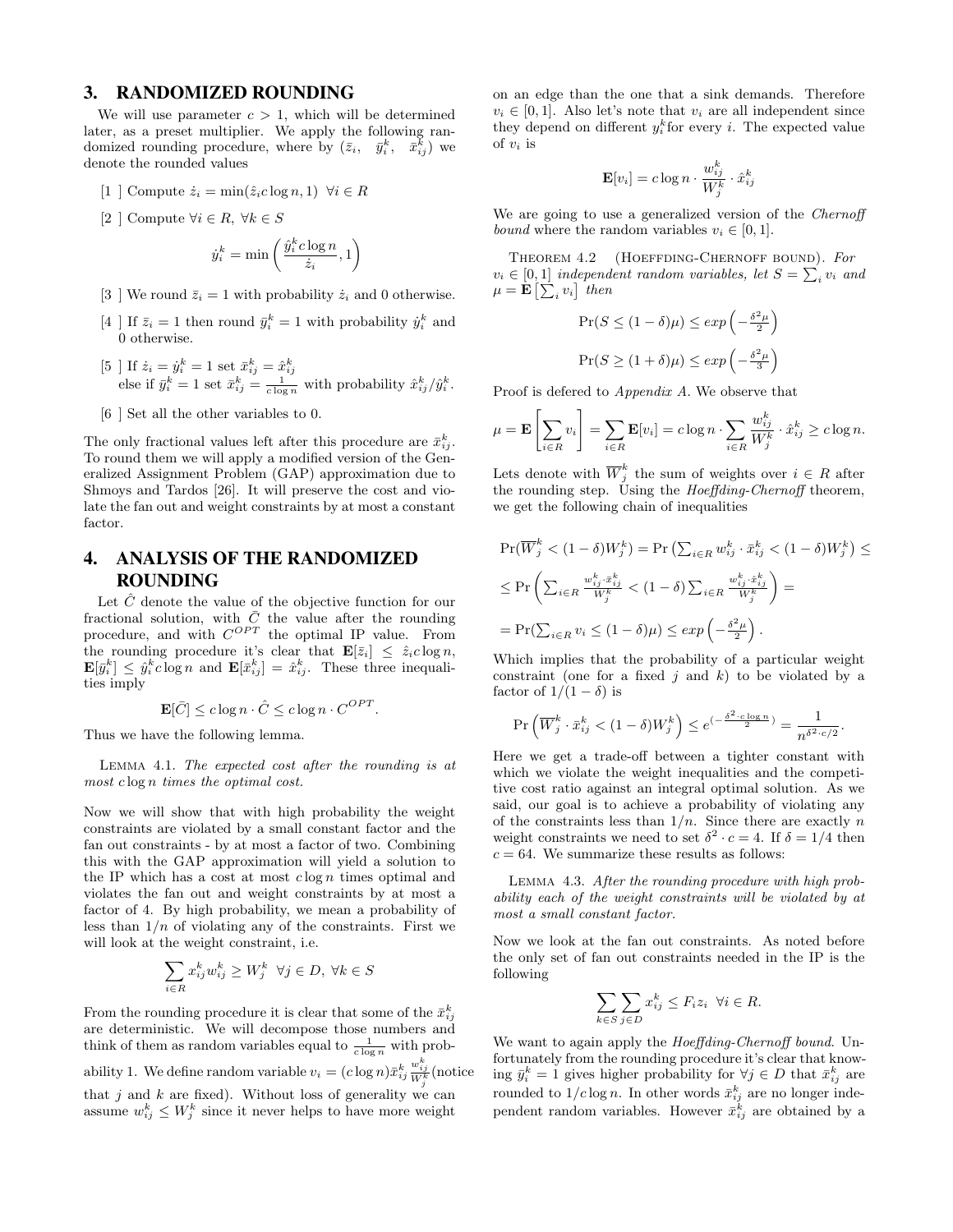two stage process in which first  $\bar{y}_i^k$  is rounded to 0 or 1 and then  $\bar{x}_{ij}^k$  is rounded iff  $\bar{y}_i^k = 1$ . We will use two claims to proof the next lemma.

CLAIM 4.4. For a probability space over the  $\bar{y}_i^k$  we have

$$
\Pr\left(\mathbf{E}\left[\sum_{k\in S}\sum_{j\in D}\bar{x}_{ij}^k|\bar{y}_i^k\right] > \frac{3}{2}F_i\right) < \frac{1}{2n^2}
$$

PROOF. We use linearity of expectation to get

$$
\mathbf{E}\left[\sum_{k\in S}\sum_{j\in D}\bar{x}_{ij}^k|\bar{y}_i^k\right]=\sum_{k\in S}\mathbf{E}\left[\sum_{j\in D}\bar{x}_{ij}^k|\bar{y}_i^k\right]
$$

Let's look at cases for a particular  $\bar{y}_i^k$ . Either  $\bar{y}_i^k = 0$  then

$$
\mathbf{E}\left[\sum_{j\in D}\bar{x}_{ij}^k|\bar{y}_i^k\right]=0
$$

Or  $\bar{y}_i^k = 1$  then from the cutting plane equation (4) we have

$$
\mathbf{E}\left[\sum_{j\in D} \bar{x}_{ij}^k | \bar{y}_i^k\right] = \sum_{j\in D} \frac{1}{c \log n} \cdot \frac{\hat{x}_{ij}^k}{\hat{y}_i^k} \le \frac{F_i}{c \log n}
$$

We know from equation (3) that

$$
\mathbf{E}\left[\sum_{k\in S}\sum_{j\in D}\bar{x}_{ij}^k\right] \leq F_i
$$

Now we use the *Hoeffding-Chernoff bound* and setting  $c \geq 24$ we get

$$
\Pr\left(\mathbf{E}\left[\sum_{k\in S}\sum_{j\in D}\bar{x}_{ij}^k|\bar{y}_i^k\right] > \frac{3}{2}F_i\right) < \frac{1}{2n^2}
$$

Which concludes the proof of this claim.  $\Box$ 

The second claim is

CLAIM 4.5. Suppose that for some fixed  $\bar{y}_i^k$  that

$$
\mathbf{E}\left[\sum_{k\in S}\sum_{j\in D}\bar{x}_{ij}^k|\bar{y}_i^k\right]\leq \frac{3}{2}F_i
$$

Then for  $c \geq 24$ 

$$
\Pr\left(\sum_{k \in S} \sum_{j \in D} \bar{x}_{ij}^k > 2F_i\right) < \frac{1}{2n^2}
$$

PROOF. When all  $\bar{y}_i^k$  are fixed then  $\bar{x}_{ij}^k$  are independent. Thus we apply straight forward Hoeffding-Chernoff bound and we get the bound.  $\Box$ 

We summarize these results in the following

LEMMA 4.6. If we set  $c \geq 24$  then after the rounding procedure with high probability each of the fan out constraints will be violated by at most a factor of 2.

# **5. ROUNDING BY MODIFIED GAP APPROXIMATION**

As the last part of the approximation algorithm we will describe how to convert the  $\bar{x}_{ij}^k$  after the rounding procedure to an integral solution. This solution will violate the fan out



Figure 2:  $\bar{x}_{ij}^k$  fractional solution conversion network

constraints by an additional factor of two, for a combined factor of 4 and will violate the weight constraint by a combined factor of 4. As before let us denote with  $\overline{C}$  the cost achieved by  $\bar{x}_{ij}^k$ . We design the following five level network. We start with a source s that is connected to each reflector i in the second level of all reflectors with an edge of capacity equal to the fan out of the reflector,  $F_i$ . For each reflector i in the third level we list its sinks with  $\bar{x}_{ij}^k \neq 0$  and put an edge of capacity 1. That is the third level consists of nodes representing (reflector, sink) pairs such that  $\bar{x}_{ij}^k \neq 0$  for at least one  $k$ . In the fourth level we represent each sink as a collection of boxes where the number of boxes is equal to

$$
s_j = \left\lceil 2 \sum_{i \in R} \bar{x}_{ij}^k \right\rceil
$$

.

We order the  $w_{ij}^k$  for each sink in decreasing order, WLOG

$$
w_{1j}^k \geq w_{2j}^k \geq \dots
$$

This gives us an ordering on the nonzero  $\bar{x}_{ij}^k$  Then with each box we associate an interval of weights. Let s be the first index for which

$$
\sum_{i=1}^s \hat{x}_{ij}^k > \frac{1}{2}.
$$

Then the first box will have the interval  $[w_{1j}^k, w_{sj}^k]$  associated with it. We set  $x' = \sum_{i=1}^s \hat{x}_{ij}^k - 1/2$ . If  $x' > 1/2$  we have  $r = s$  and we mark the box with  $[w_{rj}^k, w_{rj}^k]$ . Otherwise we look for the index for which

$$
x' + \sum_{i=s+1}^{r} \bar{x}_{ij}^{k} > \frac{1}{2}.
$$

and we mark the second box with  $[w_{sj}^k, w_{rj}^k]$ . Continue with this algorithm until we fill all the boxes except possibly the last one. We then eliminate the last box for each sink. Then we connect each (reflector, sink) pair from level 3 to some of its corresponding sink boxes on level 4. More precisely whenever the corresponding  $w_{ij}^k$  is in the interval range associated with the box on level 4 for the sink we place an edge of capacity 1/2 between the pair and the box. Finally we connect all the boxes to a sink  $T$  with edges of capacity  $1/2$ . The demand is, then is equal to the sum of  $1/2$  over all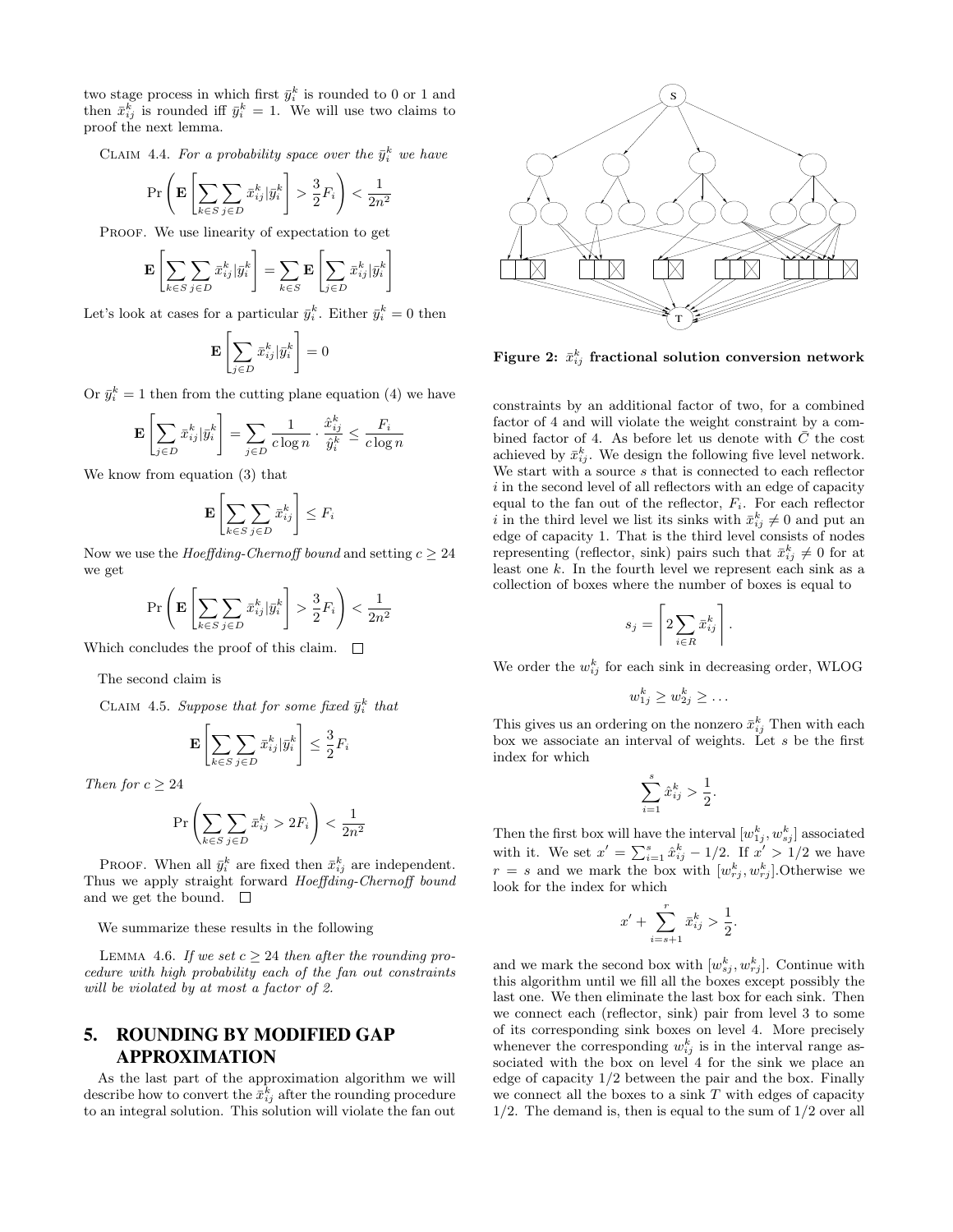edges from level 4 to the sink  $T$ . From the construction it is clear that the fractional flow  $\bar{x}_{ij}^k$ , reduced so as to obey the edge capacities, saturates the demand at the sink T. Thus there exists a maximum flow with flow variables equal to 0,  $1/2$  or 1 that has a cost at most  $\overline{C}$ . If we assume  $c \geq 64$ then we know that  $\overline{W}_j^k \geq \frac{3}{4} W_j^k$ . Thus for any flow we will have weight at least:

$$
\frac{1}{2} \sum_{\ell=1}^{s_j-1} \min(w_{\ell j}^k) \ge \ge \frac{1}{2} \sum_{\ell=2}^{s_j} \max(w_{\ell j}^k)
$$
  

$$
\ge \sum_{i \in R} w_{ij}^k \bar{x}_{ij}^k - \frac{1}{2} w_{1j}^k \ge \overline{W}_j^k - \frac{1}{2} W_j^k \ge \frac{1}{4} W_j^k.
$$

Here by max or min we mean the upper or lower bound of the interval  $\ell$ . So the resulting flow satisfies at least half the weight demand of each sink. Now we double all  $x_{ij}^k = 1/2$ . Thus we might have violated each of the weight and fan out constraints by at most a factor of two. We also double the cost associated with  $x_{ij}^k$  but that is already accounted for since we have an  $O(\log n)$  factor on the cost because of the rounding of  $\hat{y}_i^k$  and  $\hat{z}_i$ . This concludes the rounding of the last fractional variables of our solution. We get a 0-1 solution.

Here is some intuition of what a 4-approximation guarantee on the weight means in our context. Since we started by converting probabilities into weights using log, a factor of 4 violation translates into 4-th root of the failure probabilities. For example if we want success of  $\Phi_i^k = .9999$  that is failure of less than .0001 what we have is a .9 guarantee or a failure probability of at most .1.

### **5.1 Running Time**

We will conclude this section by calculating the running time of our approximation algorithm. Observe that the initial LP has  $O(|S| \cdot |R| \cdot |D|)$  variables and constraints. Here  $S$  is the number of streams and  $D$  is the number of (stream, sink) pairs when a sink wants to view a stream. The LP rounding step takes as many iterations as the number of LP variables, so we can include it's running time in the LP solver step. The modified GAP network has  $O(|R|\cdot|D|)$  nodes and edges. The running time of solving the network flow problem is absorbed by the LP solver step. Therefore the total running time of our algorithm is the same as solving an LP with  $O(|S| \cdot |R| \cdot |D|)$  variables and constraints.

### **6. EXTENSIONS**

In this section we examine several extensions and generalizations of the problem.

# **6.1 Bandwidth on reflectors**

Let's put capacities on the ability of each reflector to route different flow. We consider the following modification to constraints  $(3)$  and  $(4)$ :

(3') 
$$
\sum_{k \in S} B^k \cdot \sum_{j \in D} x_{ij}^k \le F_i z_i \quad \forall i \in R
$$
  
(4') 
$$
B^k \cdot \sum_{k \in S} x_k^k \le F_i x_k^k \quad \forall i \in R \quad \forall k \in R
$$

(4') 
$$
B^k \cdot \sum_{j \in D} x_{ij}^k \leq F_i y_i^k \quad \forall i \in R, \ \forall k \in S
$$

Here  $B^k \in \mathbb{R}_+$  can be viewed as a bandwidth for each stream that enters a reflector. Now with small modifications the whole analysis goes through. This allows us to model the service by reflectors of different bandwidth streams.

# **6.2 Capacities on all of the arcs**

Now we consider a capacitated version of the problem, i.e. we add new constraints

(7) 
$$
\sum_{k \in S} x_{ij}^k \le u_{ij} \quad \forall i \in R, \forall j \in D
$$

$$
(8) \qquad \sum_{k \in S} y_i^k \le u_i \quad \forall i \in R
$$

Here

$$
u:\mathcal{E}\to\Re_+.
$$

If we assume that there exists a randomized algorithm which solves this modification of the problem by violating constraints (7) and (8) with a constant factor, then we showed there will be an algorithm that approximates Set cover to with in a constant factor. Since the latter is highly unlikely [8] there is not much hope for an interesting solution to this version of the problem. Note that our rounding procedure described before, applied to a fractional solution of the LP relaxation of the modified problem, will yield a  $c \log n$ factor violation of constraints (7) and (8) - the best guarantee we can hope for.

### **6.3 Capacities between reflectors and sinks**

We consider constraints which represent capacities between reflectors and sinks.

(7') 
$$
\sum_{k \in S} x_{ij}^k \le u_{ij} \ \forall i \in R, \forall j \in D.
$$

Here

$$
u: E(R,D) \to \Re_+.
$$

and  $E(R, D)$  are all edges between reflector nodes and sinks.

#### **6.4 Color constraints**

We introduced another set of constraints, called color constraints. First let  $R = R_1 \dot{\cup} R_2 \dot{\cup} R_3 \dots \dot{\cup} R_m$ . We have the following constraints added to the (IP)

(9) 
$$
\sum_{i \in R_{\ell}} x_{ij}^{k} \leq 1. \ \forall j \in D, \ \forall k \in S, \ \forall \ell \in [m].
$$

The idea behind these constraints is to break the reflectors into disjoint groups. Then we want to make sure that no group is delivering more than one copy of the stream into a sink. In terms of real life networks we can think of the groups as reflectors belonging to the same ISP. Thus we want to make sure that a client is served only with one, the best (or sufficient), stream possible from a certain ISP and thus diversifying the stream distribution over different ISPs. The advantage here is some stability in the solution - if one of the ISPs goes down we will still serve most of the sinks.

#### **6.5 Solution**

In this subsection we describe the solution to the last two extensions. We were able to solve them both using the same method. Of course introducing the 6.3 Capacity between reflectors and sinks and 6.4 Color constraints in the LP rounding is straight forward. It does not affect the rounding procedure from Section 3). The final step of rounding  $\bar{x}_{ij}^k$  by modified GAP requires modification. Both extensions introduce a new type of constraint in the modified GAP network (Figure 2). This constraint bounds the total flow along some subsets of the edges between the second and third level of the GAP network. Such constraints can be introduced into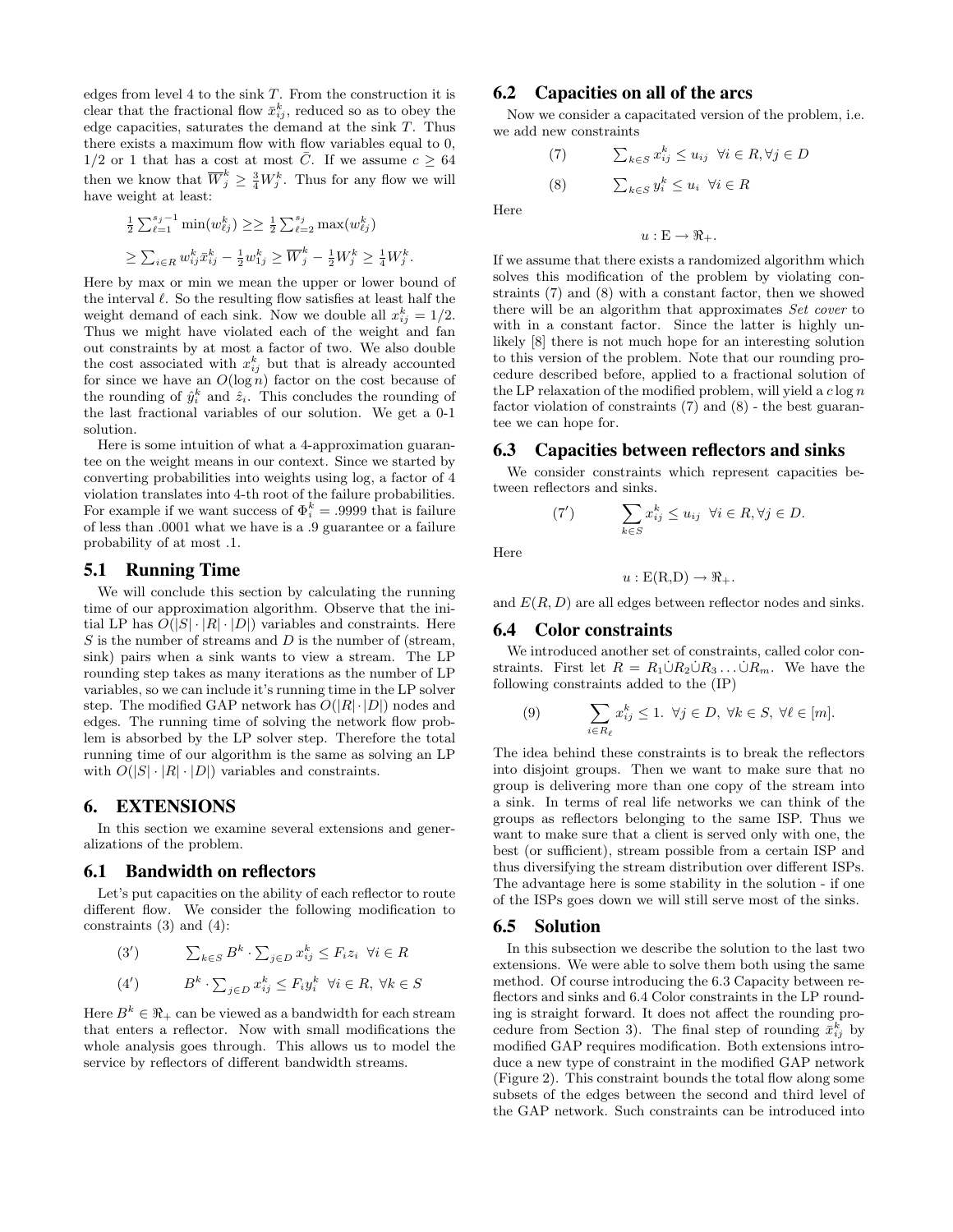

Figure 3: The capacities for all edges are shown in the figure. There is an additional set constraint that the set of edges  $\{ab, pq\}$  has a capacity of 3

any flow type problem. As shown by the simple example in the figure, the introduction of such constraint creates a gap between the optimal fractional and integral flows. Clearly the max integral flow is only 3. However one can achieve a fractional max flow of 3.5 units, by sending 2 units of flow on sa and 1.5 units on edge sp then spliting the flow at a by sending .5 units on edge aq and the rest on ab. This will prevent us from applying GAP directly, as we cannot find an integral flow which is at least as good as the fractional flow.

Our approach finds an integral solution within a constant factor (less than 14) of optimal cost while violating the constrants by an additional constant factor (less than 7) by applying the techniques of Srinivasan and Teo [28]. We reformulate the network LP from section 5 in terms of paths. Let  $P$  be the set of all paths in Figure 2 from  $s$  to the boxes on level 4,  $\beta$  be the set of boxes (nodes) at level 4 and  $S_i$ be all sets of entangled edges. Notice that all  $S_i$  contain only edges between levels 2 and 3. We use the variable  $y_p$ to indicate whether path  $p$  is used to carry a flow, for each  $p \in \mathcal{P}$ . Here is the LP formulation:

(i) 
$$
\sum_{p \in \mathcal{P} \mid e \in p} y_p \le 4u_e \quad \forall e \in E
$$
  
(ii) 
$$
\sum_{p \in \mathcal{P} \mid e \in p} y_p = 1 \quad \forall h \in E
$$

p∈P

(ii)

 $p \in \mathcal{P}$ | $p = \{s \rightarrow b\}$  $(iii)$  $\sum$  $p \in \mathcal{P} | p \cap S_i \neq \emptyset$  $y_p \le 4u_i \quad \forall i \in [m]$  $(iv)$  $\overline{\phantom{0}}$  $c_p y_p \leq 2X$ 

 $y_p = 1 \quad \forall b \in \mathcal{B}$ 

Here  $u_e$  is the capacity on edge  $e \in E$ , s is the source,  $\{s \to b\}$  denotes a path from s to a box b,  $u_i$  is the capacity of set  $S_i$ ,  $c_p$  is the cost of path  $p \in \mathcal{P}$ . X is the total cost of the solution produced by the randomized rounding stage. The first constraints  $(i)$  are capacities on the edges. Constraints *(ii)* require a flow of half to each of the boxes at the bottom layer. Constraints (iii) are the special set type constraints and constraint  $(iv)$  controls the cost. We can produce a feasible fractional solution to this program by taking our solution after the first stage of LP rounding and doubling all the flows. If this linear program was simply a

single-commodity flow (i.e. without the constraints of type  $(iii)$ ) then we could immediately transform our fractional solution to an integral solution.

Instead, we must apply Srinivasan and Teo's technique. We first upper and lower bound the positive and negative coefficients in front of any  $y_p$ . However since the cost can be arbitrary we need to make two modifications to the last constraint. We will first eliminate any paths with  $c_p > 4X$ and then divide both sides of the inequality by  $2X$ . The eliminated paths are more than twice as expensive than the whole optimal solution and dropping them introduces at most a factor of 2 in the cost. Counting, we now have:  $y_p$  appears 4 times (at most once for each level) in (i), at most once in  $(iii)$  and exactly once in  $(iv)$  with coefficient less than 2. This adds up to a total of 7. Thus we multiply (ii) by negative 7. Applying Theorem 2.2 from Srinivasan and Teo we get an integral solution which satisfies all the constraints with an additive factor of 7. This factor translates into multiplicative factor of 14 for the cost. Thus we get the promised approximation guarantees.

The running time of this step is dominated by applying Theorem 2.2 from Srinivasan and Teo [28]. The number of non zero  $y_p$  variables, which corresponds to the  $r$  parameter in Srinivasan and Teo [28], is  $O(|R| \cdot |D|)$ . Thus the running time is at most  $O(|R|^3 \cdot |D|^3)$ .

# **7. FUTURE WORK**

We also plan to implement the algorithm described in this paper (or heuristics based on the algorithm) and apply them to real-world network data gleaned from Akamai's streaming network.

# **8. REFERENCES**

- [1] I. Baev and R. Rajaraman. Approximation algorithms for data placement in arbitrary networks. Proceedings of the 12th ACM-SIAM Symposium on Discrete Algorithms, 2001.
- [2] M. Charikar and S. Guha. Improved combinatorial algorithms for facility location and k-median problems. Proceedings of 40th IEEE FOCS, 1999.
- [3] Y. Chu, S. Rao, and H. Zhang. A case for end system multicast. Proceedings of ACM SIGMETRICS, 2000.
- [4] F. Chudak. Improved algorithms for uncapacitated facility location problem. Proceedings of the 6th Conference on Integer Programming and Combinatorial Optimization, 1998.
- [5] V. Chvatal. A greedy heuristic for the set covering problem. Math. Operations Research, 1979.
- [6] S. Deering. Multicast routing in a datagram internetwork. Ph. D. Dissertation, 1991.
- [7] H. Eriksson. Mbone: The multicast backbone. Communications of the ACM, 37(8), 1994.
- [8] U. Feige. A threshold of ln n for approximating set cover. Journal of the ACM, 1998.
- [9] S. Guha and S. Khuller. Greedy strikes back: Improved facility location algorithms. Proceedings of the 9th ACM-SIAM Symposium on Discrete Algorithms, 1998.
- [10] S. Guha, A. Meyerson, and K. Munagala. Improved algorithms for fault-tolerant facility location. Proceedings of the 12th Annual ACM-SIAM SODA, 2001.